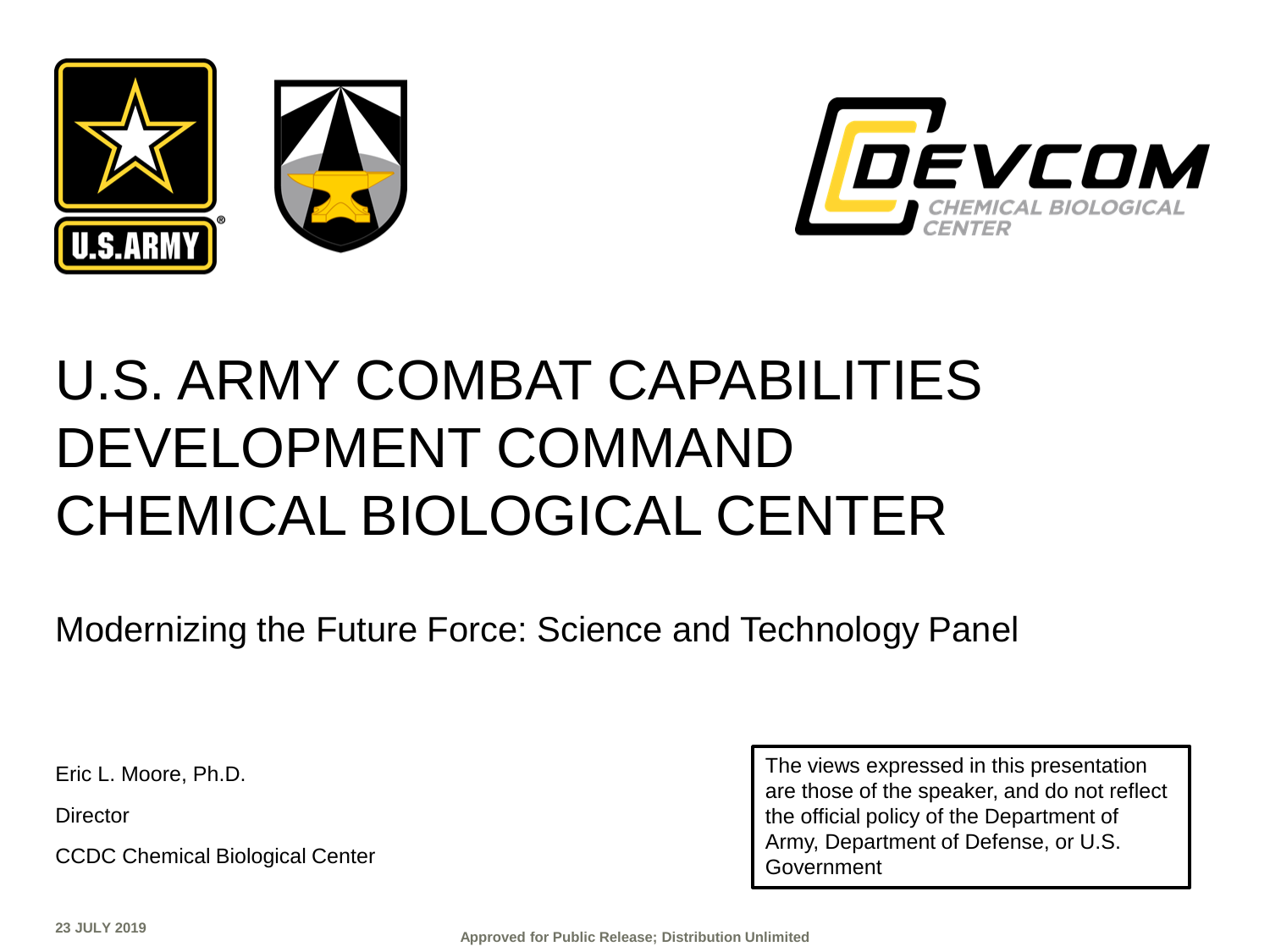

## **CCDC ORGANIZATION**



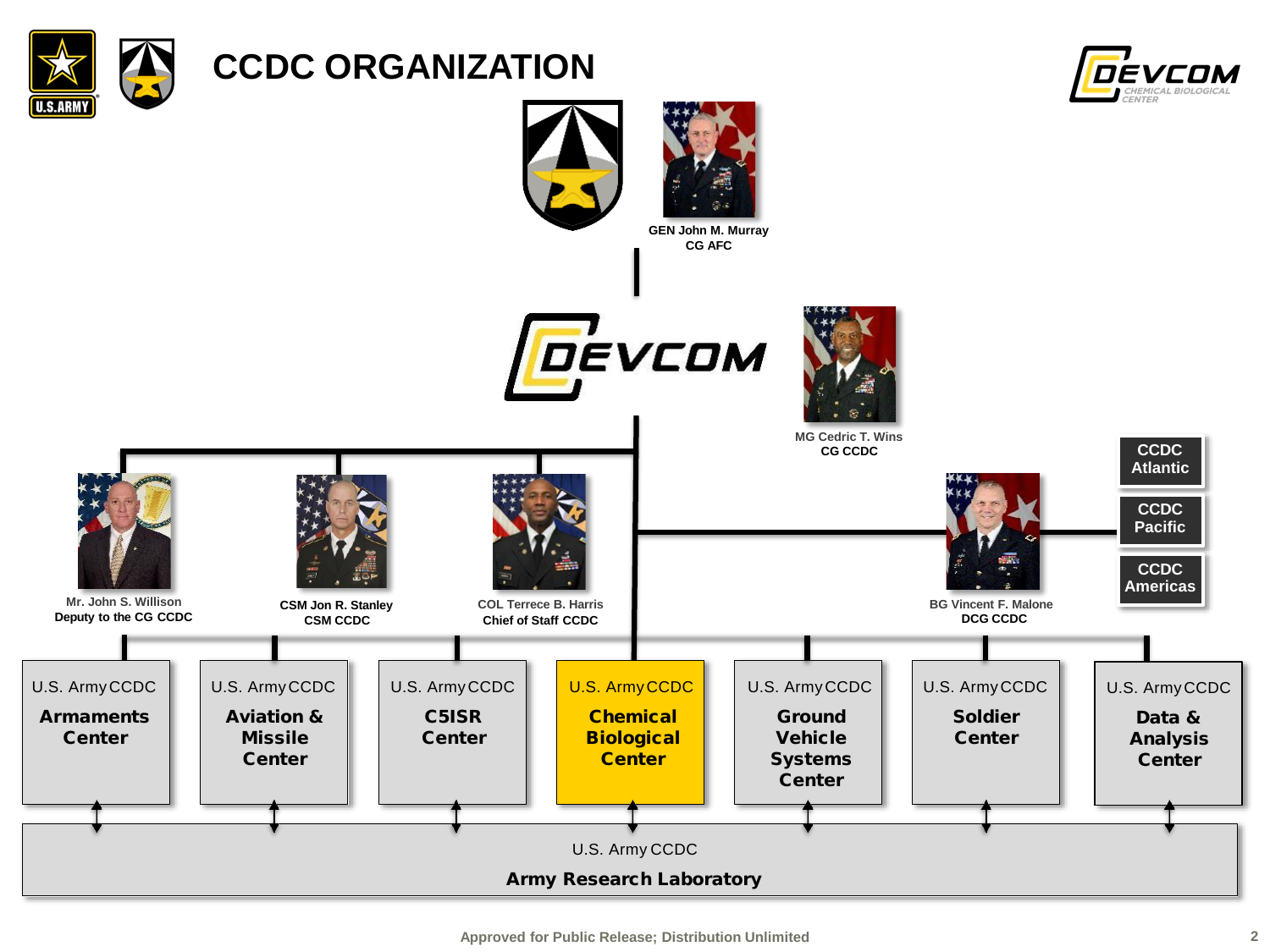

## **CCDC CHEMICAL BIOLOGICAL CENTER LEADERSHIP**



Military Deputy COL Thomas Saltysiak, Ph.D.





#### Research & Technology **Director** Frederick J. Cox, Ph.D.

- **Biosciences**
- **Chemical and Biological Detection**
- **Chemical and Biological Protection and Decontamination**
- **Chemical Sciences**
- **Physics and Computational Sciences**
- **Toxicology and Obscurants**



**Senior Research Scientist, Chemistry** Augustus Way Fountain, Ph.D



**Senior Research Scientist, BioTechnology** Peter Emanuel, Ph.D

#### **Engineering Director** Suzanne Milchling

- **JPEO support**
- **Product Engineering**
- **Acquisition Logistics**
- **Advanced Design and Manufacturing**
- **Engineering Test**
- **Special Projects**
- **Engineering Support**
- **Sustainment Engineering**
- **Sustainment Support**



#### Operational Applications **Director** Paul Tanenbaum, Ph.D.

- **Biological Testing (DPG)**
- **Chemical and Biological Integration**
- **Chemical and Biological Operations**

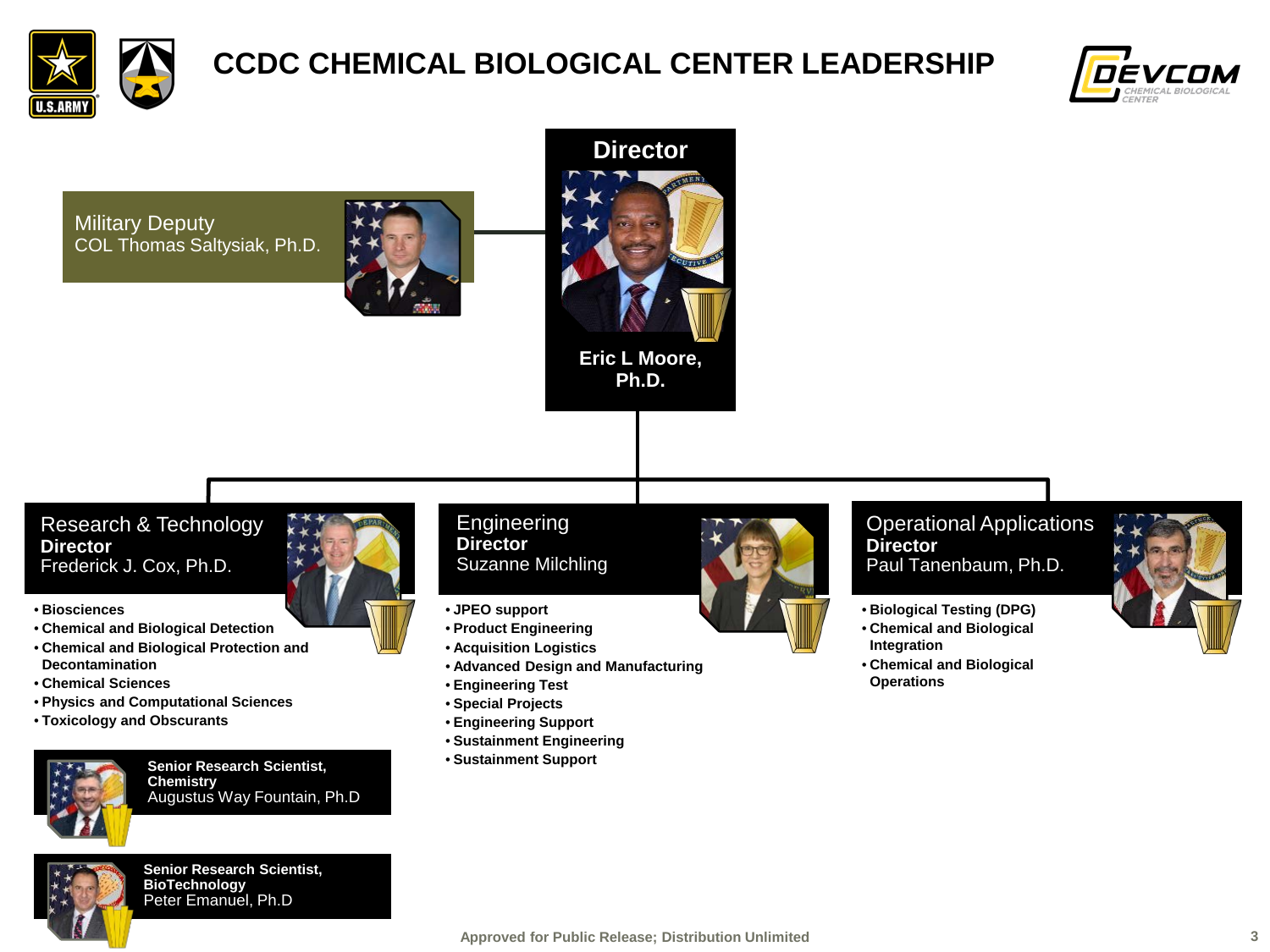

### **MISSION:**



## **BE THE NATION'S PREMIER PROVIDER OF INNOVATIVE CHEMICAL AND BIOLOGICAL SOLUTIONS**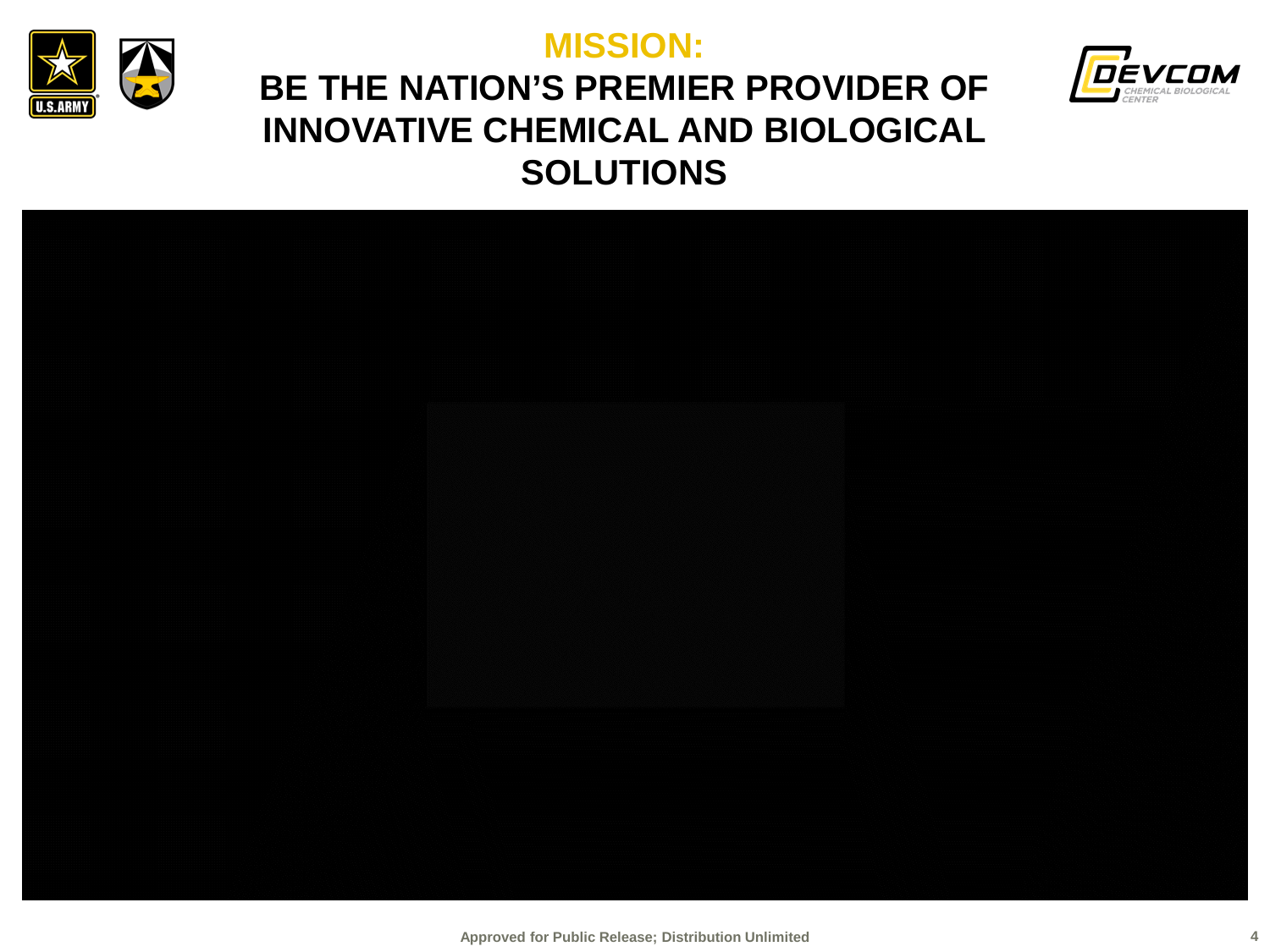# **COLLABORATION OPPORTUNITIES**





Technology Transfer Collaborations:

- Enable accomplishment of technology transition objectives for the Warfighter while benefiting U.S. industry
- Enable industry, academia and other organizations to leverage ECBC's unique assets: intellectual property portfolio, science and engineering expertise, and infrastructure

CBC serves as a valuable partner to industry, academia and Other Government Agencies.

Partnering occurs across the life cycle.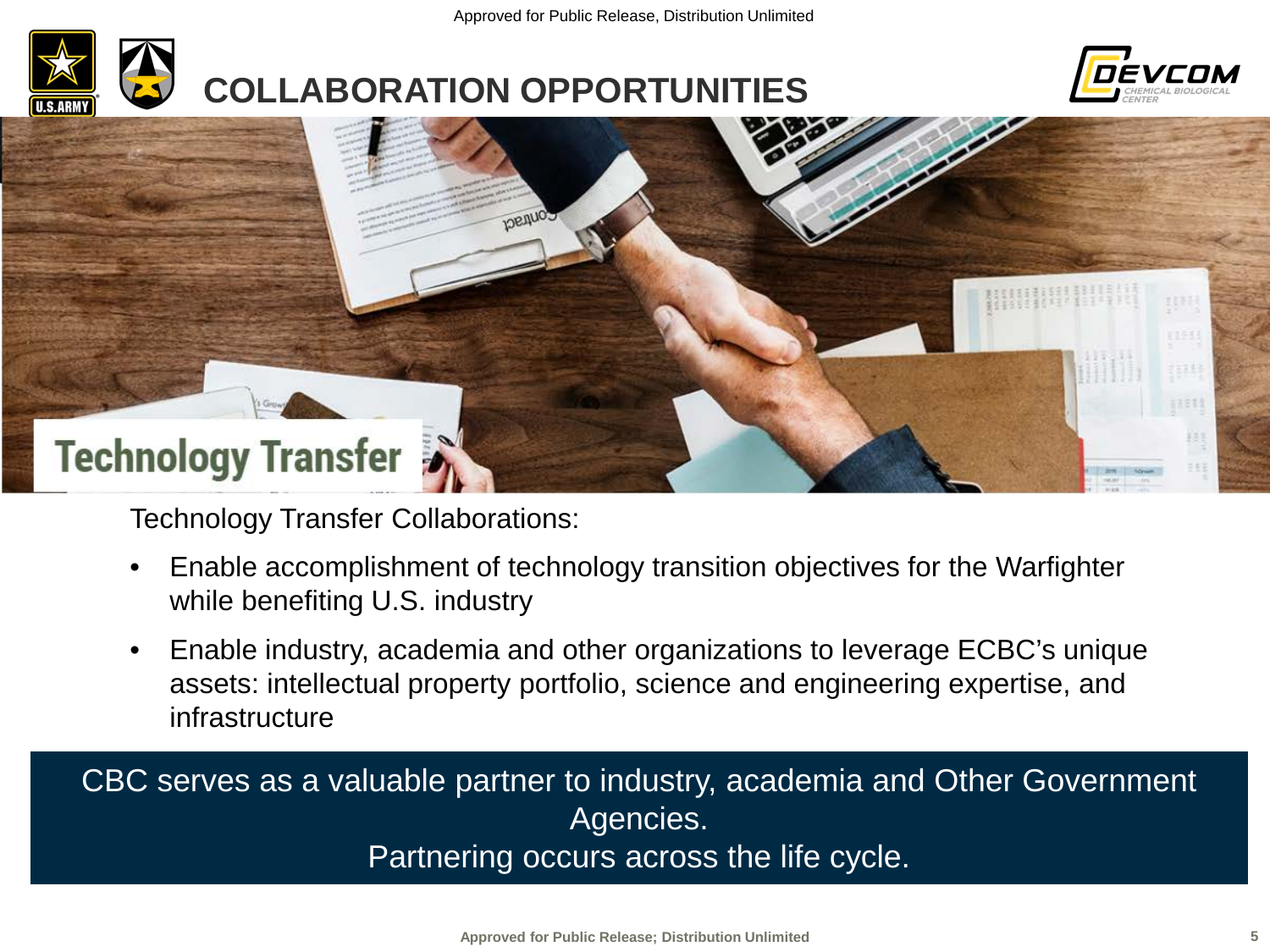





### **Cooperative Research & Development Agreement (CRADA) Educational Partnership Agreements (EPA)**

Technology Support Agreement (TSA) Patent License Agreement (PLA) Army Small Business Innovation Research (SBIR) Chemical Biological Defense (CBD) SBIR Army Small Business Technology Transfer (STTR) ECBC Broad Agency Announcement (BAA) Rapid Innovation Fund BAA Memorandum of Understanding (MOU)) Memorandum of Agreement (MOA) Material Transfer Agreement (MTA) Interagency Agreement – non-DoD (IAA)

Contact our Technology Transfer Office 410-436-4438 for more information

Pre- Contract Award? CBC will support proposal efforts by supplying a Letter of Intent